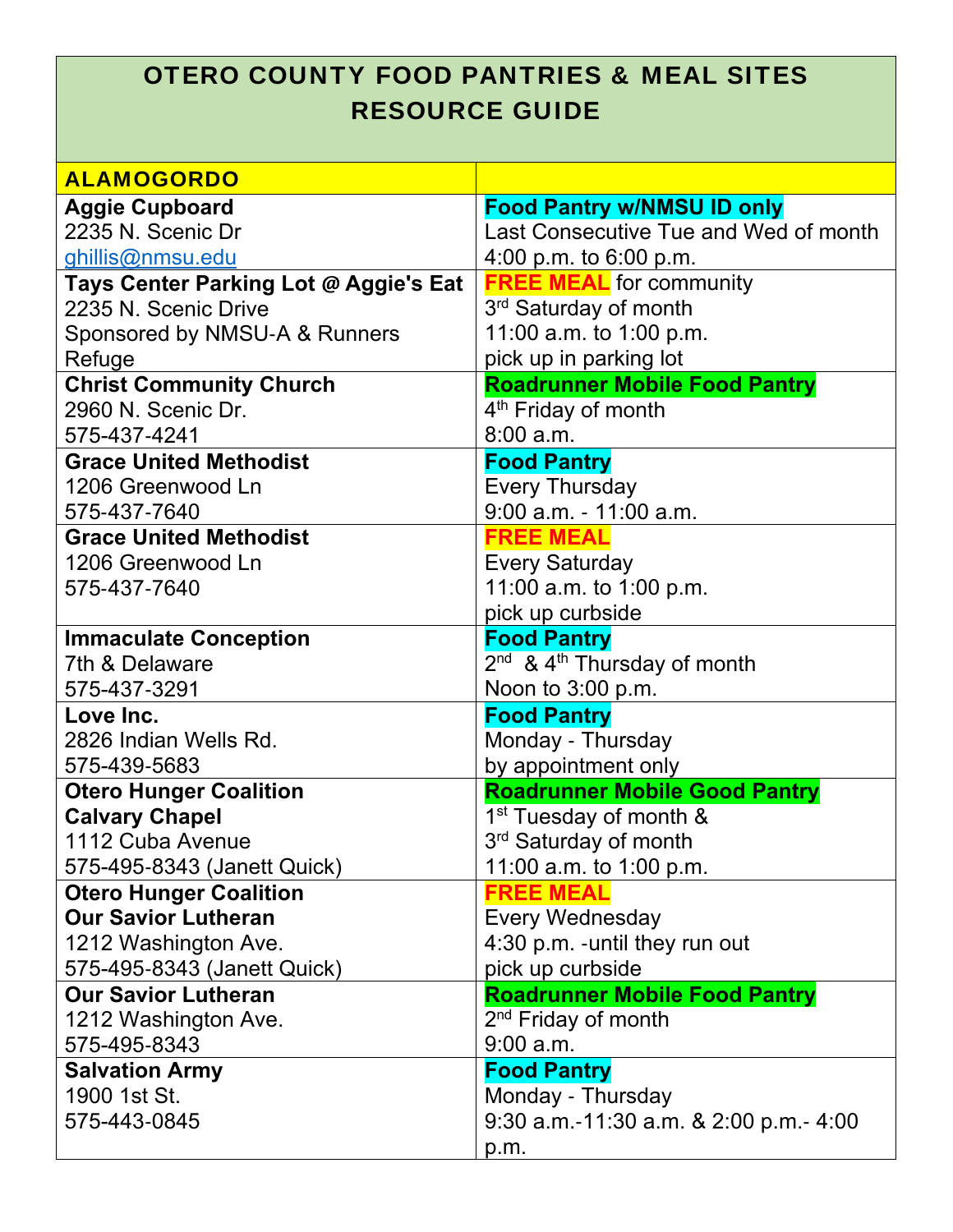| <b>St. John's Church</b>                | <b>FREE MEAL</b>                              |
|-----------------------------------------|-----------------------------------------------|
| 1114 Indiana                            | <b>Every Tuesday</b>                          |
| (If driving, enter from 12 street)      | 5:00 p.m. to 6:00 p.m.                        |
| 575-430-0473                            | Pick up in alley behind church                |
| <b>Worship Center</b>                   | <b>Food Pantry</b>                            |
| 801 E. 10th St                          | 1 <sup>st</sup> Thursday of month             |
| 575-437-8922                            | $9:00$ a.m.                                   |
| <b>BOLES ACRES</b>                      |                                               |
| <b>Boles Acres Fire Dept.</b>           | <b>Roadrunner Mobile Food Pantry</b>          |
| 10 Sage Ave.                            | 4 <sup>th</sup> Wednesday of month            |
| 575-551-1726 Rotary of White Sands      | $9:30$ a.m.                                   |
| CHAPARRAL                               |                                               |
| <b>St. Thomas Moore Catholic Church</b> | <b>Roadrunner Mobile Food Pantry</b>          |
| 568 Lisa                                | 2 <sup>nd</sup> Friday of month               |
| 575-523-5542                            | Noon                                          |
| <b>CLOUDCROFT</b>                       |                                               |
| <b>Cloudcroft Senior Center</b>         | <b>Roadrunner Mobile Food Pantry</b>          |
| 212 Glorieta Ave.                       | 4 <sup>th</sup> Wednesday of month            |
| 575-682-3022                            | 12:30 p.m. to 2:30 p.m.                       |
| <b>LA LUZ</b>                           |                                               |
| Our Lady of the Light Church            | <b>Food Pantry</b>                            |
| 4 La Luz Rd                             | Every Tuesday, except 1 <sup>st</sup> Tuesday |
| 575-434-9640                            | 10:00 a.m. to 2:00 p.m.                       |
| <b>MAYHILL</b>                          |                                               |
| <b>Mayhill Community Center</b>         | <b>Roadrunner Mobile Food Pantry</b>          |
| 15 Civic Center Dr                      | 4 <sup>th</sup> Wednesday of month            |
| 575-687-3219 - Call to confirm          | 2:00 p.m. to 4:00 p.m.                        |
| <b>MESCALERO</b>                        |                                               |
| <b>Mescalero Tribal Office</b>          | <b>Roadrunner Mobile Food Pantry</b>          |
| 101 Central Ave.                        | 1 <sup>st</sup> Thursday of month             |
| 575-937-8006 - Call to Confirm          | 12:30 p.m. to 2:30 p.m.                       |
| <b>TIMBERON</b>                         |                                               |
| <b>Timberon Community Connection</b>    | <b>Food Pantry</b>                            |
| 172 Chaucer Dr.                         | <b>Every Saturday</b>                         |
| 575-987-2713                            | 10:00 a.m. to 11:00 a.m.                      |
| <b>TULAROSA</b>                         |                                               |
| <b>Tularosa Community Church</b>        | <b>Food Pantry</b>                            |
| 101 Central Ave.                        | <b>Every Wednesday</b>                        |
| 575-921-7572                            | 10:00 a.m. to Noon                            |
| <b>Tularosa Methodist Church</b>        | <b>Food Pantry</b>                            |
| 107 Granado St.                         | Every Tuesday, except 1 <sup>st</sup> Tuesday |
| 575-585-2314                            | 10:00 a.m. to noon                            |